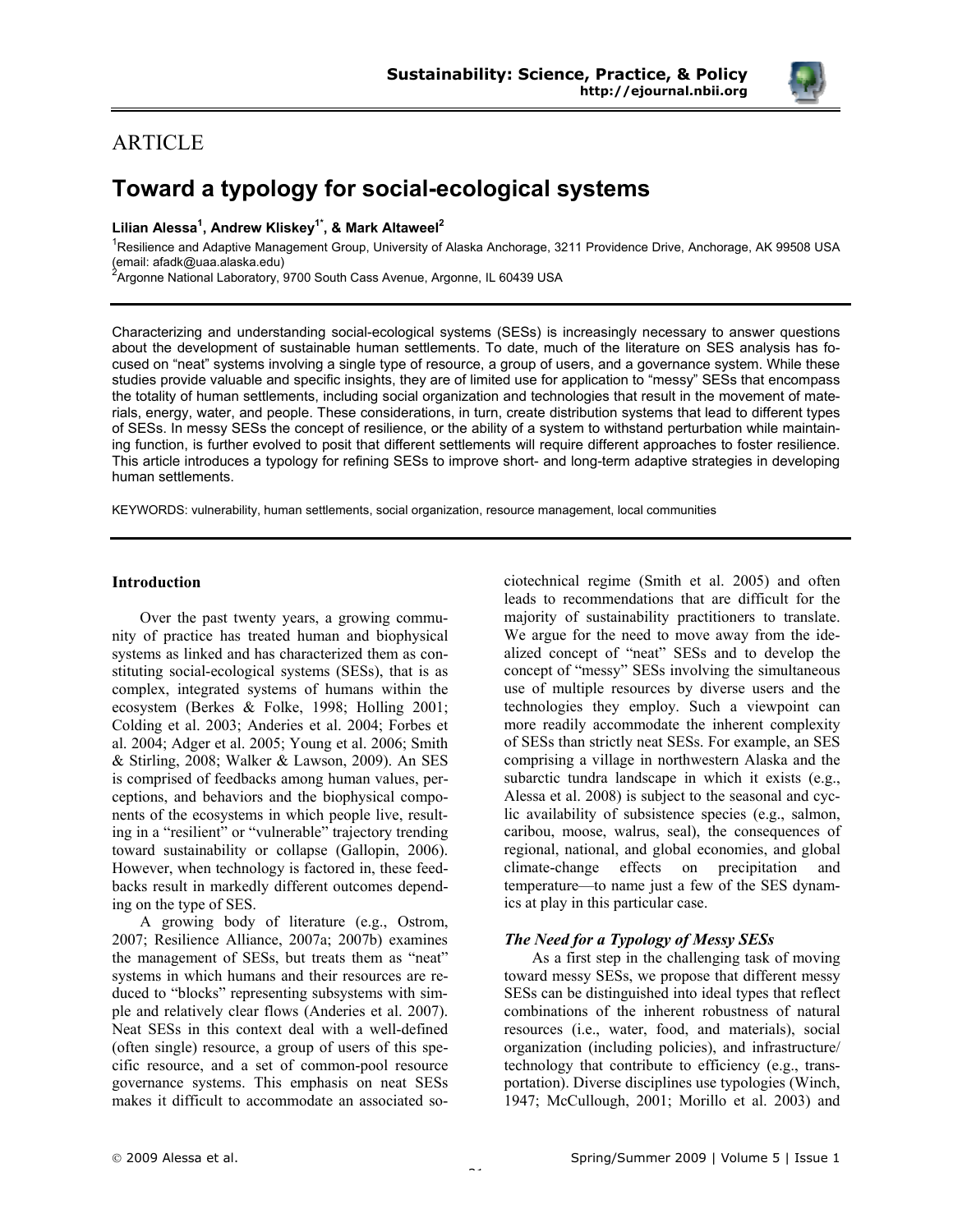this article adopts this methodology to move from an abstract concept to a practical application. The proposed classification is a continuum along which human settlements can be typed rather than a strict taxonomy with clear and well-defined boundaries. We believe this approach will help to develop strategies that better promote adaptation to change in diverse settings. The types presented here are intended to be neither exhaustive nor prescriptive; rather, they are offered as a demonstration of what a typology for messy SESs might look like, acknowledging that the concept will require further development.

## *An Initial Framework for Messy SES*

We organize our typology along a continuum of community size, reflecting ecosystem productivity, social organization, and responsiveness (or adaptability) to maintain resilience or a resilient trajectory (in which a settlement's actions will eventually lead to resilience). The three scales used accommodate differences in sociometabolic and land-use transitions (Krausmann et al. 2008; Nuissl et al. 2009) associated with a coarse differentiation between city-, town-, and village-level settlement sizes, ranging from high-density to low-density urban structures (Figure 1). The size continuum is based on the central idea that both size and scale matter and that the way an SES is viewed and managed will, in part, reflect this parameter. The second continuum is meant to capture the responsiveness of the SES to its current trajectory (Walker & Meyers, 2004): trending toward resilience, a transitional state at a threshold that could move either toward resilience or vulnerability, or a condition of vulnerability or even collapse (Figure 1). Thus, in the extremes, a large community with ineffectual social organization located in a natural

Community Size



**Figure 1** Framework for messy social-ecological systems.

resource-poor area will be the least resilient and a smaller, more effectively organized one situated in a resource-plentiful area will be the most resilient. Between these two poles are many types of settlements that will possess features that result mainly in a trajectory toward one type or the other. Understanding all types is important since we can learn why some settlements are comparatively resilient, even when resources are relatively scarce, and recognize which interventions will be more or less worthy of investment.

#### **Social-Ecological Systems**

Approaches to describing and analyzing SESs include concepts of robustness (e.g., Anderies et al. 2004), resilience (e.g., Walker & Lawson, 2009; Walker & Salt, 2006), thresholds (e.g., Walker & Meyers, 2004), vulnerability (e.g., Gallopin, 2006), sustainability (Kajikawa, 2008), human settlements (United Nations-Habitat, 2007), sociometabolic transitions (e.g., Krausmann et al. 2008), sociotechnical systems (Smith & Sterling, 2008), and land-use transitions (e.g., Nuissl et al. 2009).We define a resilient SES as one that can meet its needs and desires within the means of its local environment, where "local" reflects variable scalability relative to the geography surrounding a settlement, and possesses a trajectory consistent with maintaining this condition over long time periods. While this is an idealized definition, since it is problematic that any modern city or town can be wholly resilient or even completely dependent on its local environment, it provides a basis for a relative scale of resilience in SESs, allowing the identification of cities or towns that possess greater resilience and others that possess greater vulnerability. It is also a provisional, simplified definition that is a starting point for understanding "messier" conditions.

In their simplest form, types of SESs can be organized based on the ability to acquire, distribute, and sustain access to natural resources over long intervals through tradeoffs that maintain a dynamic and flexible equilibrium between social and ecological well being (Colding et al. 2003). Additionally, the ability for settled communities to mitigate unexpected exogenous events is important in determining resilience. To define these measures, we use the notion of access to designate resources in close proximity to a community *or* for which there is sufficient means to either extract or import the resources. The ability to distribute resources implies the capability for institutions to function more or less efficiently and equitably so that needed or desired resources move to individuals and households, and for communities to regulate when a given resource is available (Anderies et al. 2007). Exogenous events in this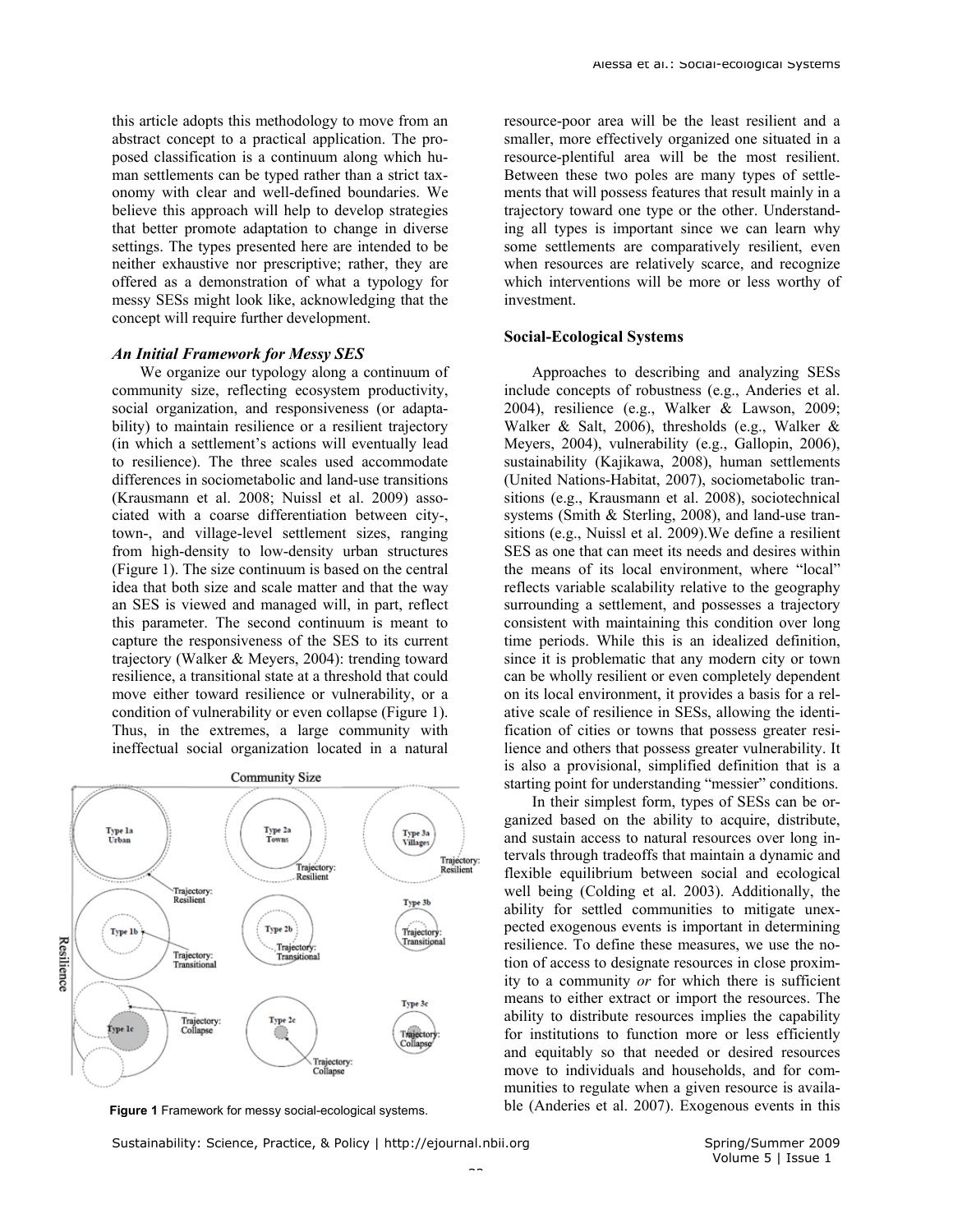case represent outside social-ecological occurrences over which a community has little or no direct control, but to which it can respond and mitigate undesirable outcomes. Resources, in this case, are defined as goods and services intended to enhance a community's quality of life regardless of any waste (Rogerson, 1995). This feature reflects the fact that while all societies seek to meet their needs and desires, there are several SES types in which basic human needs remain unmet and which incur the impact of distant resource supplies. The importance of understanding what type of messy SES a practitioner is assessing is critical in developing appropriate strategies that promote resilience in a timely fashion.

Sociometabolic transitions refer to the dynamics of material and energy flows in a society over long periods (Geels, 2005; Krausmann et al. 2008) and provide a mechanism for considering SESs. While broad transitions in energy flows—for example from an agrarian to an industrial society—can indicate different levels of sustainability, the trajectory of an urban center's socioeconomic metabolism, such as decreasing consumption of fossil fuel, may contribute toward resilience in a SES.

SES types have been conceptualized as the interactions between social institutions and biophysical dynamics. For example, a subset of socialbiophysical interactions in SES types are ecologicaleconomic systems that describe human activity involving the joint interaction of ecological (e.g., soil fertility) and economic (e.g., commodity prices) factors affecting commercial and agronomic facets of modern food production (Batabyal & Yoo, 2007). However, in reality many SESs at the extremes of the continuum should be considered as socialtechnological systems (Smith & Stirling, 2008). As an example, a city with rapidly growing squatter settlements may be in the process of building permanent subsidized housing to manage the consequences of uncontrolled human waste (i.e., disease vectors), thus moving itself toward a more resilient state, but this characterization holds true only if there are adequate water resources and treatment technologies. Conversely, a city may experience rapid immigration from rural areas with no plans or means to address the consequences of population growth, thus moving the SES toward vulnerability.

In conceptualizing the SES typology, we assimilated a diverse body of knowledge relevant to resilience and sustainability including the following:

- Inherent productivity and vulnerability to catastrophic events in ecosystems on earth (e.g., Adger et al. 2005)
- Land use and land-cover change (e.g., Lambin et al. 2003; Nuissl et al. 2009)
- Rapid changes observed under global environmental stress (e.g., Alley et al. 2003)
- Institutions and governance of natural resources (e.g., Ostrom, 2005; Armitage, 2008)
- Migration and demographic structure (e.g., Adger et al. 2002; Berkes et al. 2003)
- Cooperative and adaptive management (e.g. Carlsson & Berkes, 2005; Armitage et al. 2007)
- Perceptions and awareness of change in water resources (e.g., Alessa et al. 2007)
- Socio-technological regimes (e.g., Smith & Stirling, 2008)
- x Socio-economic metabolism (e.g., Krausmann et al. 2008).

# **A Typology of Messy SES**

The framework for the SES typology (Figure 1) is refined by incorporating diagnostic or indicator variables (Table 1) that provide an aggregate determination of the resilience trajectory for a particular SES. These variables are derived from resilience frameworks (Ostrom, 2005), resilience case studies (Walker & Lawson, 2009), socio-metabolic transition frameworks (Krausmann et al. 2008), and land use transition frameworks (Nuissl et al. 2009). Each indicator is represented as a binary value, high or low, and in the examples given (Table 2) is reached using the Delphi technique (Rowe & Wright, 1999) as a means for obtaining a reliable consensus by a panel of resilience practitioners (including biological, physical, and social scientists) using a series of questionnaires with controlled feedback. The Delphi technique is a method for structuring information derived from a group of experts and developing consensus on the best available knowledge to deal with a complex problem. Where possible, a quantitative measure for each indicator is used to provide consistency and robustness. For example, we base variability in resource availability on OECD (2007) environmental data for water demand, accessibility, and potability. Communication is a measure of the connectivity of an SES and is based on the connections and strengths of global network links that rate cities around the globe within economic and communication networks (Derudder et al. 2003). We predicate risk to an SES due to natural hazards upon the ranking of cities around the globe based on their exposure to coastal flooding, storm surge, and high wind damage (Nicholls et al. 2008).

For each scale (city, town, village), an SES is categorized as Type A (resilient) where the majority of indicators (8 of 10) are high, as Type C (vulnerable) where the majority of indicators (8 of 10) are low, and as Type B (transitional or mixed) where the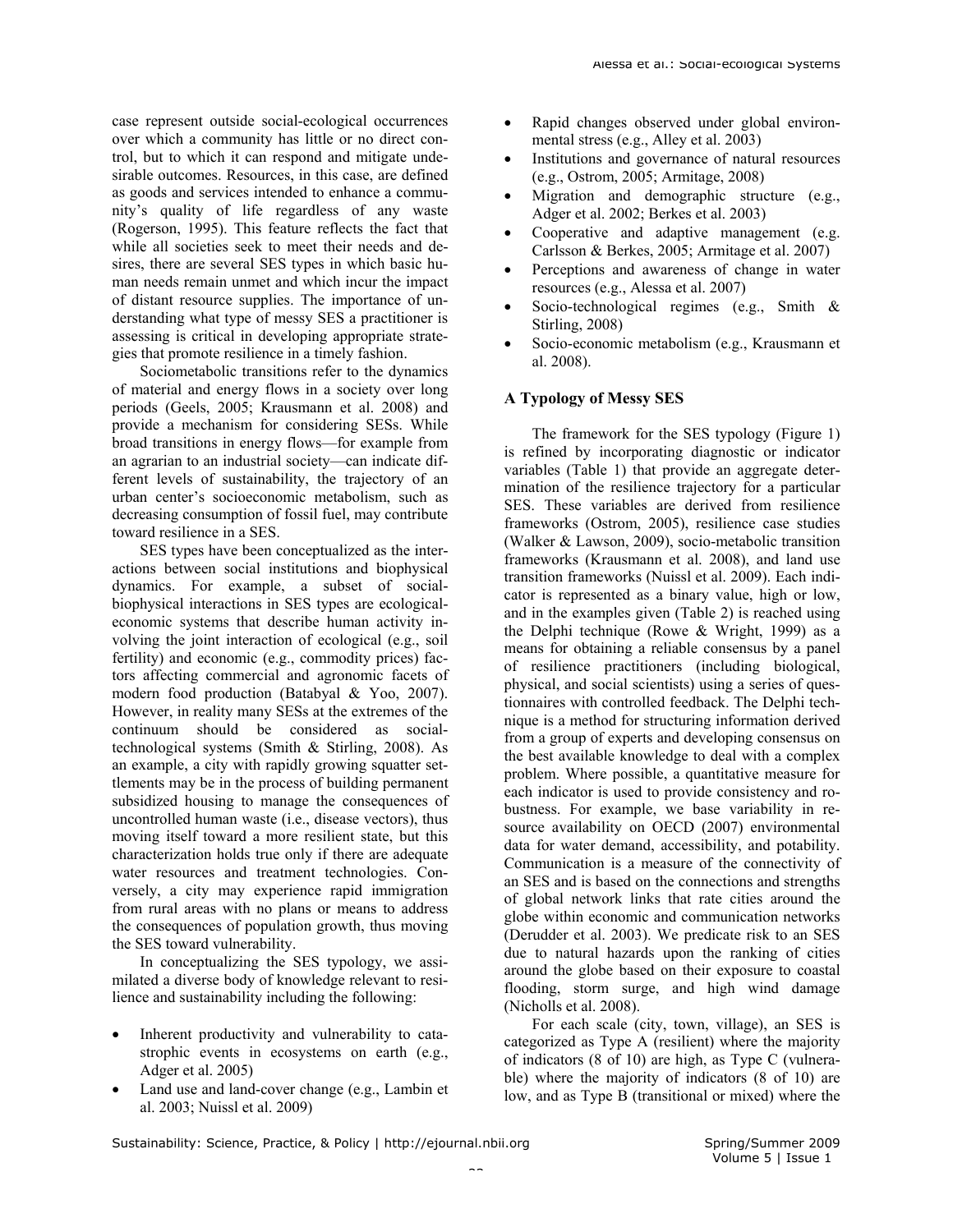indicators are neither predominantly high nor low. In addition to the overall categorization of SESs (Figure 1), the variables that each indicator describes (Table 1 and 2) provide diagnostic value for understanding messy SESs. However, we caution that this is a provisional framework and it will require significant input from a diverse community of practitioners to evolve and improve. It is also a relative rather than an absolute scale, so that a city or town that is categorized as Type A (resilient) is relatively resilient compared to a Type B or Type C city or town.

## *Type 1 Division*

#### *Resilient Cities (Type 1a)*

Type 1a SESs are in large urban areas comprised of either high- or low-density urban structures, primarily cities and metropolitan regions in which both inherent per capita resource supply and the institutions that facilitate access to those resources are quantitatively and qualitatively robust (Table 2). Type 1a SESs may provide insights to successful resource strategies, but they are typically the least challenging sites from a global resilience perspective. These SESs have enough social diversity (e.g., in values, institutions, and control) to initiate and maintain collective action, but not so much heterogeneity as to impede it over time (Heckathorn, 1993). Highly efficient and accessible transportation infrastructure enables easy access to and distribution of particular resources (Ardekani, 1992). A high degree of resource substitutability (e.g., multiple local and distant water supplies) enables Type 1a SESs to have greater and easier access to critical resources by creating resource redundancy.

Proactive management by institutions enables cities to have diversified economies (i.e., not dependant on one or a few economic sectors), as well as mixed use of natural resources from proximate hinterlands (Grant, 2005). Effective institutions are often critical in the mitigation of exogenous events. A key example of this capacity is successful control and management of floods by local government to lessen economic disruption and social impact (Plate, 2002).

| <b>Feature</b>   | <b>Components</b>                                    | <b>Links to IAD Framework</b>                                                                                           |
|------------------|------------------------------------------------------|-------------------------------------------------------------------------------------------------------------------------|
| Size             | <b>Boundaries</b>                                    | RS2-clarity of system boundaries<br>RS3-size of resource system<br>U1-number of users                                   |
| Diversity        | Social capital; land use; cultural<br>integrity      | GS4-property rights system<br>RU1-resource unit mobility<br>U6-norms/social capital                                     |
| Distance         | Resource use zone extension                          | U9-technology used<br>RU3-interaction among resource units<br>RU4-economic value<br>RU7-spatial & temporal distribution |
| Retention        | Efficiency (e.g., recycling)                         | RS5-productivity of system<br>U5-leadership/entrepreneurship                                                            |
| Distribution     | Equity, infrastructure                               | GS7-consititutional rules<br>RU7-spatial & temporal distribution<br>UP-technology used                                  |
| Persistence      | History, rigidity                                    | U3-history of use<br>U8-dependence on resource                                                                          |
| Collectivism     | Governance systems                                   | GS1-government organizations<br>GS2-nongovernmental organizations<br>GS6-collective-choice rules                        |
| Variability      | Location                                             | RS9-location of resource system<br>U4-location of users                                                                 |
| Directionality   | Import versus export                                 | RU2-growth rate of resource<br>RU4-economic value of resource<br>RU7-spatial & temporal distribution                    |
| Substitutability | Control; range of goods and<br>services' total costs | U5-leadership/entrepreneurship<br>U6-norms/social capital                                                               |
| Communication    | Diffusion of knowledge, decision<br>making           | GS5-collective-choice rules                                                                                             |
| Risk             | Social, ecological                                   | U6-norms/social capital                                                                                                 |

**Table 1** Features used to develop an initial typology of messy SESs and their links to the Institutional Analysis Development (IAD) Framework.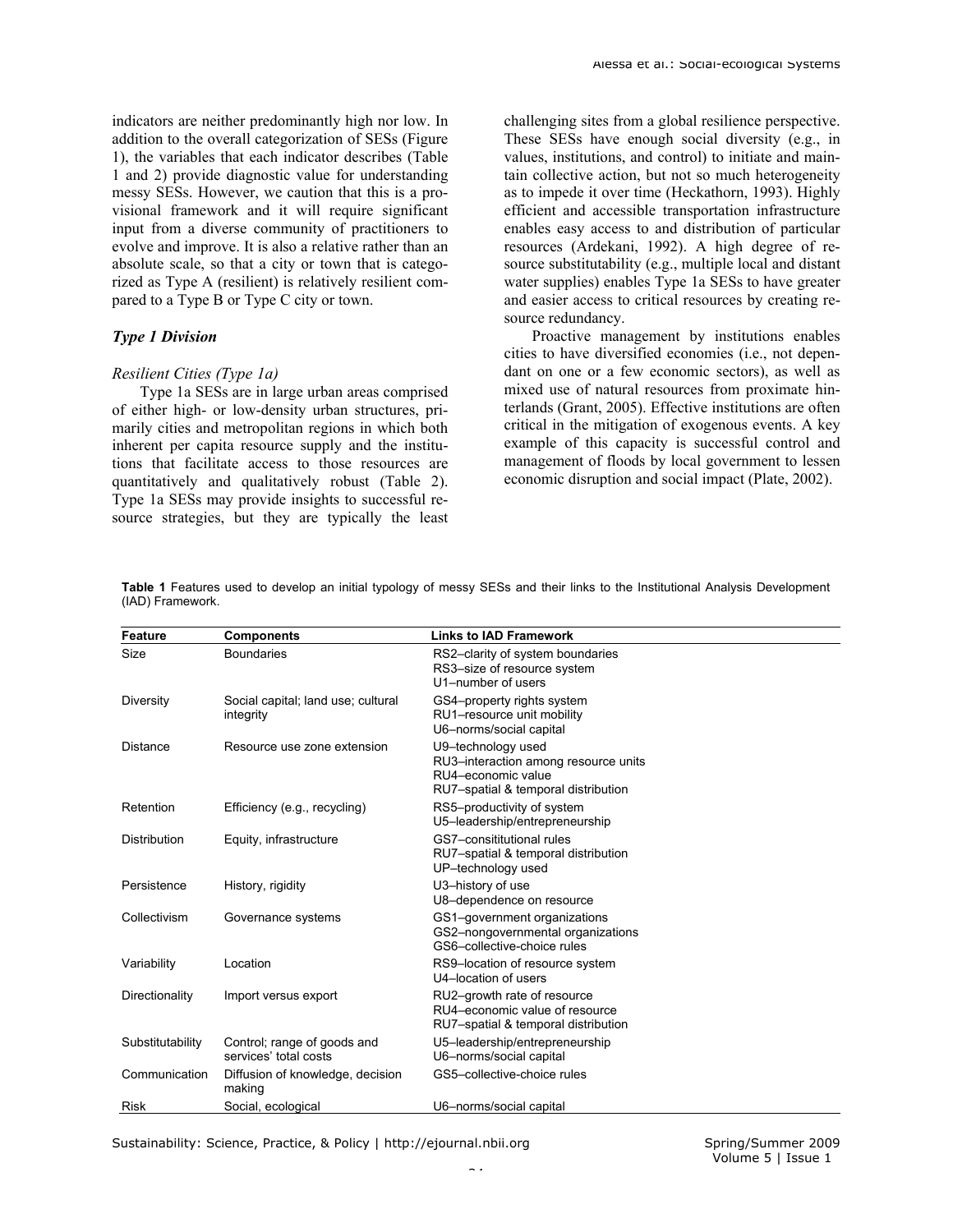**Table 2** Typology of messy social-ecological systems.

|                                                                   | <b>Resilient</b>        |                                |               |                     | <b>Mixed</b>       |                     | Vulnerable                |             |                |
|-------------------------------------------------------------------|-------------------------|--------------------------------|---------------|---------------------|--------------------|---------------------|---------------------------|-------------|----------------|
|                                                                   | 1a                      | 2a                             | 3a            | 1 <sub>b</sub>      | 2 <sub>b</sub>     | 3 <sub>b</sub>      | 1c                        | 2c          | 3 <sub>c</sub> |
| <b>Indicator</b>                                                  | Vancouver<br><b>ZAN</b> | Nishio<br>$\tilde{\mathsf{A}}$ | Ganges<br>CAN | Paulo<br>BRA<br>Sao | Al Qamishli<br>SYR | Cove<br>King<br>USA | <b>Dhaka</b><br><b>GO</b> | Kati<br>MLI | Vaiaku<br>TUV  |
| Diversity (land use)                                              | High                    | High                           | High          | Low                 | High               | Low                 | Low                       | Low         | Low            |
| Distance (proximity to nearest source)                            | High                    | High                           | Low           | Low                 | Low                | High                | Low                       | Low         | Low            |
| Retention (resource efficiency, e.g. mass<br>transit)             | High                    | High                           | High          | Low                 | Low                | Low                 | Low                       | Low         | Low            |
| Distribution (high-density, low socio-<br>economic housing)       | High                    | High                           | High          | Low                 | High               | High                | Low                       | Low         | Low            |
| Persistence (limited or low net migration)                        | High                    | High                           | High          | Low                 | High               | Low                 | Low                       | Low         | Low            |
| Collectivism (public versus private<br>institutions)              | High                    | Low                            | High          | High                | High               | High                | Low                       | Low         | High           |
| Variability (e.g., water demand, availability,<br>and potability) | High                    | High                           | High          | Low                 | Low                | High                | Low                       | Low         | Low            |
| Substitutability (e.g., water sources)                            | High                    | High                           | High          | High                | High               | High                | Low                       | Low         | Low            |
| Communication (e.g., global connectivity)                         | High                    | High                           | High          | High                | Low                | Low                 | Low                       | Low         | Low            |
| Risk (e.g., flood prone)                                          | High                    | Low                            | Low           | High                | Low                | High                | High                      | Low         | High           |

# *Vulnerable Cities (Type 1c)*

Type 1c settlements reflect a serious challenge facing humanity: that of growing urban areas consisting mostly of poorly educated, impoverished residents, many of whom have immigrated from rural areas to pursue a higher quality of life through better employment or due to displacement from conflict and/or climate change (United Nations-Habitat, 2007). We anticipate that, with the increased frequency of environmental catastrophes, particularly in low-lying coastal areas, this SES type will become increasingly dominant and should be given special attention. These communities have relatively low resource access, limited collective institutions to acquire resources for the population, and a chronic inability to control the timing or volume of resource use. Vulnerability to exogenous events further limits the resilience of this type of SES; for example, poor roads or limited accessibility to food sources hinder settlement recovery from major disasters (Forbes et al. 2004). Adaptation strategies developed by communities or governments in this SES type must first address basic human needs before establishing approaches that involve cooperative institutions and innovative technologies. Because of this situation, Type 1c SESs must be considered differently from, for example, Type 1a or 1b SESs, where such approaches can variously address institutional dynamics and easily absorb risks of failure or trial-and-error. This distinction is important because interventions (e.g., aid) that maintain such SES differentiation are not simply mechanical processes; their potential withdrawal carries enormous emotional, moral, and

political consequences. Additionally, the underlying circumstances that encourage the development of Type 1c SESs are often extremely complicated in their origins (e.g., resource extraction or manufacturing for first-world countries that diminishes or restricts indigenous access to critical natural resources), but simple in their outcomes (e.g., extirpation of local communities through migration).

# *Mixed Resilient/Vulnerable Cities (Type 1b)*

Type 1b SESs reflect the heterogeneity of many high-density settlements around the world. Geographic domains or neighborhoods often exhibit properties of either Type 1a or Type 1c, but exist within the same political unit (e.g., a municipality). Such types are extremely complex and may require the most innovative strategies because the potential for conflict is enormous and the dynamics of local crises (e.g., riots), collapse, and response are extremely unpredictable.

Settlements of this type are highly divergent in access, distribution, and control of resources. These cities can respond effectively in some areas to exogenous events such as weather-related disasters, but the response is often uneven and large segments of the population—although not the overwhelming majority—receive inadequate assistance (e.g., New Orleans and Hurricane Katrina). Much of this divergence depends on the socioeconomic levels of the area and the disparity between resource availability and allocation. The quality and effectiveness of services vary greatly in these types of cities, even if institutions are well developed. Such urban districts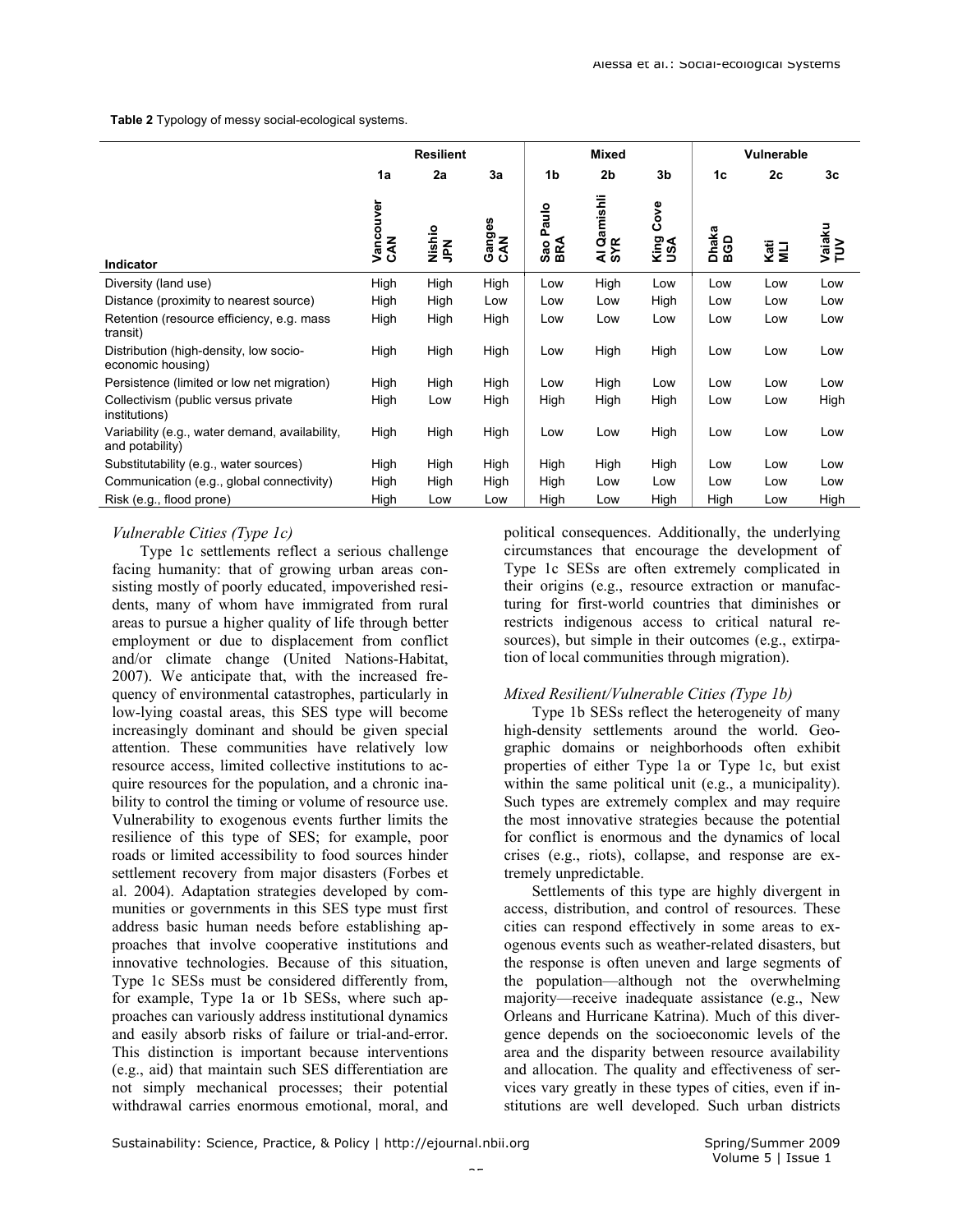have population segments that are resilient to certain social-ecological changes, whether drastic or subtle, but other segments are far less resilient. One such city is New Delhi, in which roughly 30% of the population did not have access to safe water in the late 1980s, leading to the widespread propagation of waterborne diseases (Table 2; Pelling, 2003). Included in Type 1b SESs are the periurban transition or tension zones that persist in the vicinity of large metropolitan regions–most prevalent in developing countries. In the typology, these districts could be treated either separately as peripheral areas or in conjunction with metropolitan areas as centerperiphery complexes.

# *Type 2 Division*

#### *Resilient Towns (Type 2a)*

Settlements characterized as Type 2a are towns (i.e., urban areas smaller than cities) that are able to adequately access, distribute, and control resources. Exogenous events affect these settlements, but in ways that are relatively minor or can be quickly mitigated. In terms of their characteristics, these locales are very similar to Type 1a cities. For instance, many of these communities have adequate infrastructure, a relatively diverse economy, mixed land uses, and substitutability or redundancy in the distribution and provision of resources (Table 2). Also, institutions are well established in Type 2a SESs, providing for a good level of resource control and response to exogenous events.

In addition to being smaller than cities, Type 2a towns have relatively low emigration rates. For example, in Western Europe rural migration from small towns into large cities slowed significantly at the end of the industrial revolution in the nineteenth century (Hochstadt, 1998). Type 2a towns are relatively selfsufficient within their regions and use many local goods and services. Some of these communities have developed mechanisms for autonomous government and depend on local agriculture (Day, 1998). Such indicators show less dependence on economic and sociopolitical activities than other towns and cities.

#### *Vulnerable Towns (Type 2c)*

Similar to Type 1c cities, Type 2c towns have a chronic inability to access, distribute, and control resources. Exogenous social-ecological events can have very acute consequences in these settlements, which often display poor infrastructure, weak institutions, and a low level of redundancy in resource use (Table 2). Unlike Type 2a towns, these communities lack characteristics that make them self-sufficient. Rather, many of these locales depend on goods and services from major cities or other resource providers. These settlements generally have low economic and land-use diversity, depending often on only a few core industries and land-use functions (Hinderink & Titus, 2002). Many inhabitants are transients who migrate to the town for short periods (Roberts, 2001). Type 2c SESs often have a legacy of rapid environmental degradation due to the types of industries or livelihoods that support them. Particularly challenging is the potential loss of cultural diversity, and hence adaptability, especially when Type 2b SESs choose to adopt land-use and economic activities that cannot be sustained over long periods.

# *Mixed Resilient/Vulnerable Towns (Type 2b)*

Type 2b towns, similar to Type 1b urban areas, possess characteristics of both Type 2a and 2c SESs. However, the scale of social functions for these settlements is more constrained, thus affecting the strategies that they might adopt. Some areas of these settlements show capabilities in obtaining, distributing, and controlling resources, as well as in mitigating exogenous social-ecological events. Institutional infrastructure and capabilities are generally mixed, with some areas or population segments getting better service (Table 2). Many Type 2b towns were built to extract specific resources such as coal or oil. These towns can have successful economies, as occurred in Brazil in the late 1980s, but large segments of the population are migratory workers and/or low-wage earners dependant on undiversified land use and economies (Godfrey, 1990). These characteristics show aspects of social and ecological resilience, but are threatened by degradation in the undiversified economic and ecological resources on which they depend (Ryder & Brown, 2000). However, unlike Type 1b cities, Type 2b towns generally have greater familiarity and connectivity within and between social networks, partially due to their smaller scales. Thus, approaches that address these aspects of socialecological phenomena are more likely to produce desirable outcomes than in Type 1b cities.

## *Type 3 Division*

## *Resilient Villages (Type 3a)*

This settlement type represents villages that have good access, distribution, and control of resources, and the capacity to respond to external socialecological events. Such villages may display some similarities to large towns with relatively well functioning institutions and effective resource management (Table 2) that sustain ecosystem services in the long term. One distinguishing characteristic of these communities is that they are reasonably selfsufficient in basic resources (e.g., food and water) and can easily exchange or obtain nonessential re-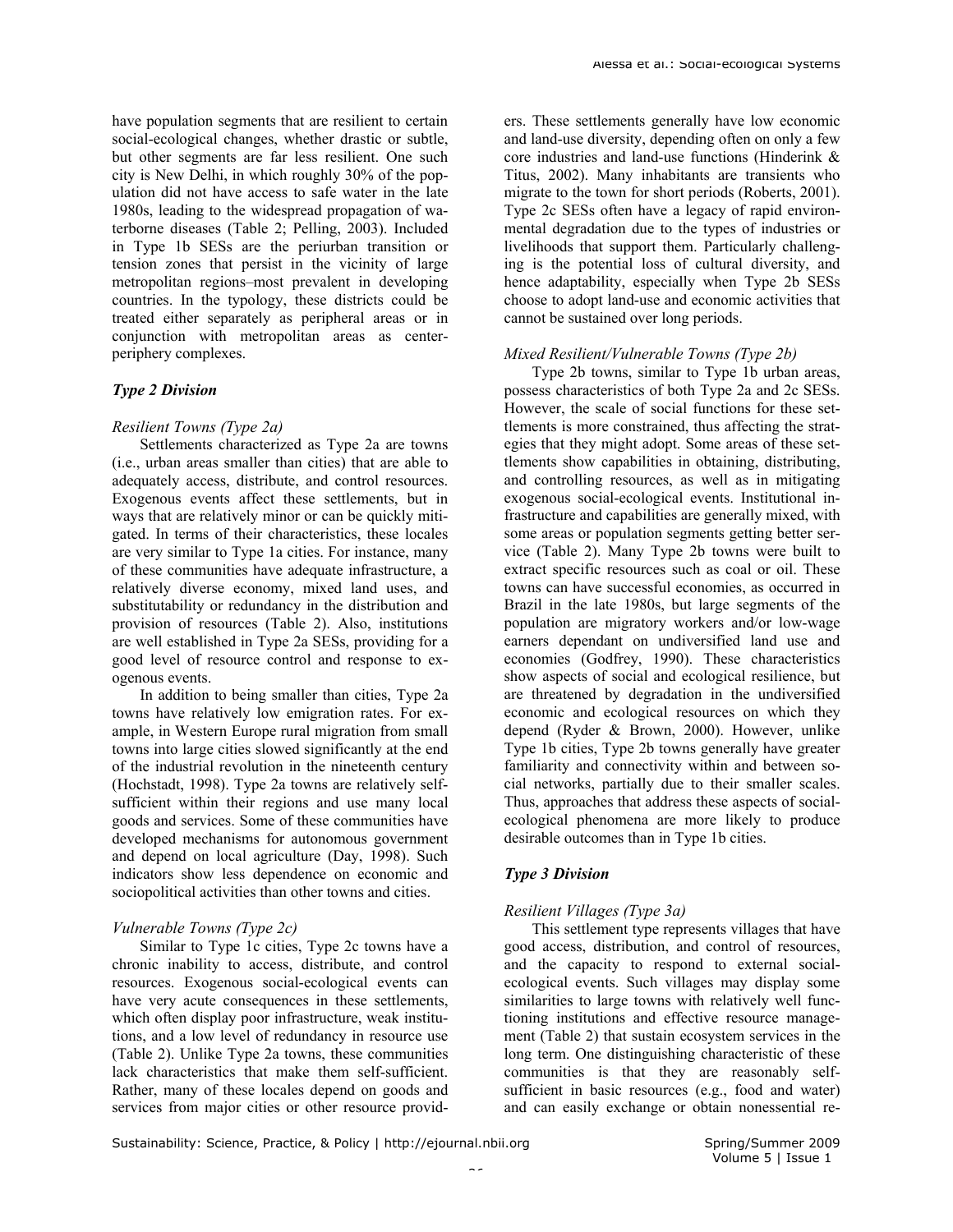sources (e.g., mechanized equipment). These villages exhibit some redundancy with respect to the sourcing of basic resources, for instance having rotating agricultural field systems and crops or being able to hunt several species in multiple areas. Residents in such communities do not emigrate at high rates, preserving local knowledge that enables these villages to perpetuate skills useful for resilience practice. Examples of such communities include Amish settlements in the United States (Zook, 1994) and some *kibbutzim* in Israel (Ben-Rafael, 1997). The argument can be made that of all the SES types, these settlements are the most robust at adapting to social-ecological changes caused by internal community needs (e.g., water and food demand), but are not as resilient as Type 1a cities to exogenous events. For example, Type 3a villages may not have adequate medical facilities, resources, and personnel to deal with a pervasive disease or with large-scale disasters such as earthquakes.

## *Vulnerable Villages (Type 3c)*

Showing a near total lack of basic resource allocation, distribution, and control, Type 3c villages are typically found in impoverished areas and may survive primarily on outside aid (Table 2). They are very susceptible to outside social-ecological events that can induce collapse or outright destruction. Typical characteristics of these settlements include high rates of emigration to urban centers, dependence on outside goods and services, poor infrastructure, and chronic to acute resource shortages. Type 3c villages can be found in rural Botswana and in the Democratic Republic of the Congo (Mbenza, 1995; Tesfaye & Asefa, 1999).

# *Mixed Resilient/Vulnerable Villages (Type 3b)*

Villages of this type display characteristics of Type 3a and Type 3c. They have adequate access, distribution, and control of some critical resources. Some resilience to exogenous events is also evident. Such communities, however, are often limited in resource quantities and in their capacity to distribute goods and services. Vital resources such as water are often difficult for households in Type 3b villages to obtain locally or are in short supply, hindering resource self-sufficiency (Table 2). The economies of these communities often depend upon one or a few primary sectors. These characteristics promote vulnerability, particularly if resources are disrupted or there is significant change in the regions' economic role. Examples can be found in Alaskan villages that have a heavy dependence on undiversified resources (e.g., salmon for food), as well as oil for heating, transport of goods, and local travel to obtain subsistence food (e.g., by snow machine, all-terrain vehicle, boat, or small airplane) (Ellanna & Wheeler, 1989).

Included in Type 3b divisions are low-density agroforestry or horticultural landscapes.

## **Discussion**

Using tenets from the SES typology (Figure 1) and components of the messy SES types outlined above (Table 2), we set out some generic characteristics for each SES type (Table 3). In this framework, collectivism constitutes the ability to recognize past successes and failures, including rigidity, and to alter institutions, built environments, and technology to avoid future failures and to optimize successes. Social networks constitute functional affiliative and familial ties and are most intact in Type 3a SESs with limited immigration and emigration. Functional diversity, response diversity, and exposure to catastrophe (disaster versus seasonal events such as monsoons) reflect a type's stability. For example, a Type 1a SES is fairly stable due to sustained equilibria across components and scales (e.g., socialized services, regulated minimum wages, diverse supplies of food, plentiful water) whereas a Type 1b SES appears stable, but has clusters or zones prone to vulnerability (e.g., socioeconomically disadvantaged neighborhoods that can rapidly develop acute resource shortages requiring external aid or discontent leading to social unrest, even riots). Variability reflects the possibility of emergent social and physical structures such as hierarchies, novel policies, and coupled sociotechnological interventions. Substitutability reflects a settlement's social and ecological wealth. Social capital includes knowledge and capacity for innovation and is generally higher in SES types where basic human needs (e.g., water and sanitation) have been met. Rigidity reflects the inability of settlements to adapt physically and socially to changing conditions, especially if unexpected. An example is

**Table 3** Characteristics of messy SES types.

|                  | 1a | 1b | 1c            | 2a | 2 <sub>b</sub> | 2c               | 3a  | 3b | 3 <sub>c</sub>         |
|------------------|----|----|---------------|----|----------------|------------------|-----|----|------------------------|
| Diversity        |    |    | ()            |    |                | ( )              |     | () | $\left( \right)$       |
| <b>Distance</b>  |    |    | $\rightarrow$ |    | ( )            | ()               |     |    | 0                      |
| Retention        |    |    |               |    |                | ()               | ()  | () | $\left( \quad \right)$ |
| Distribution     |    |    |               |    | ()             | $\left( \right)$ | ()  | () | $\left( \right)$       |
| Persistence      |    |    |               |    |                |                  | ( ) | () | ()                     |
| Collectivism     |    |    |               |    |                |                  | ()  | () | ()                     |
| Variability      |    |    |               |    |                |                  | ( ) | () | ()                     |
| Substitutability |    |    | ( )           |    |                | ∩                |     | ∩  | ()                     |
| Communication    |    |    |               |    |                |                  | ()  | () | ()                     |
| <b>Risk</b>      |    |    |               |    |                | c                |     |    |                        |

 Higher levels, plentiful, well developed, and so forth. O Lower levels, scarce, poorly developed, and so forth.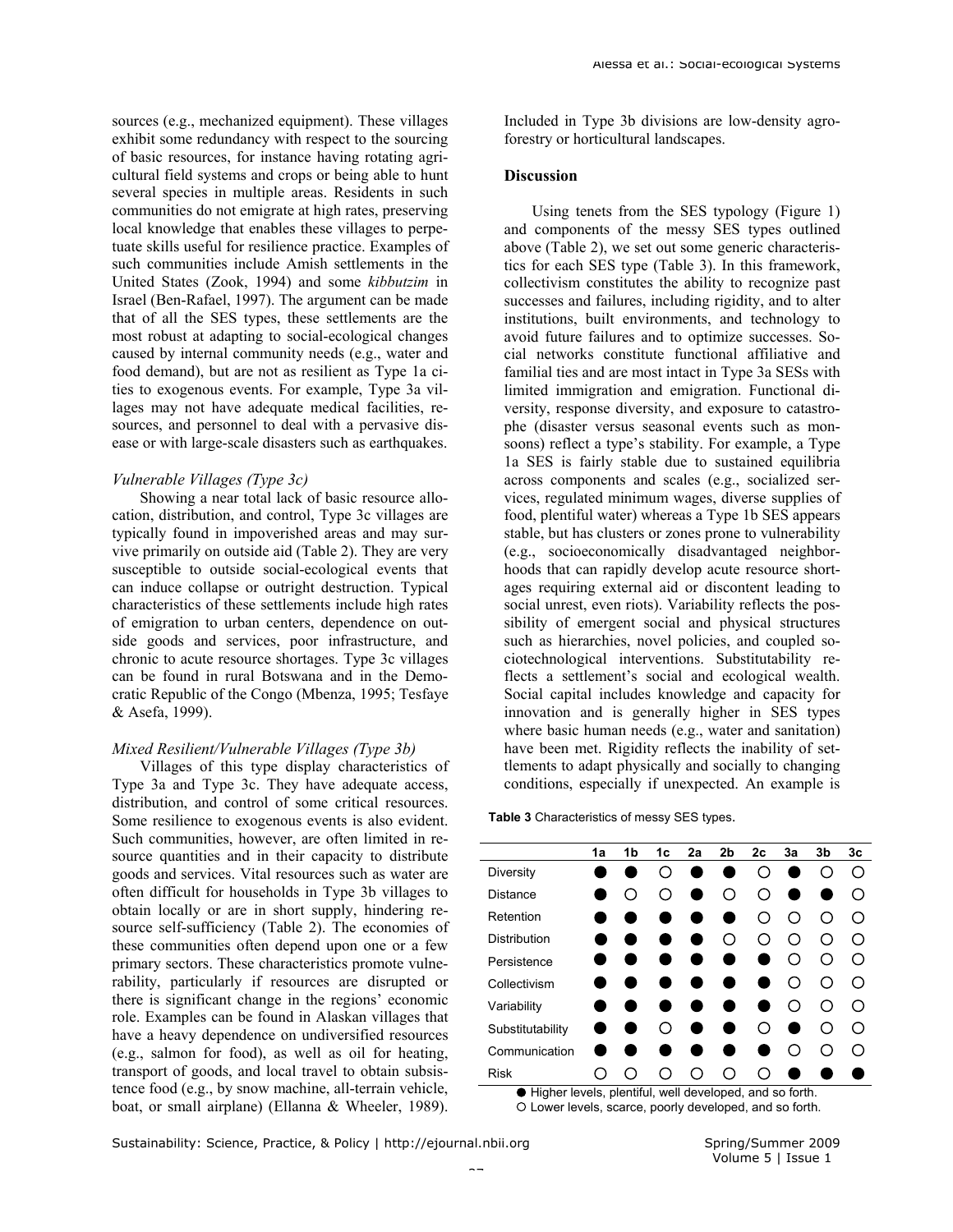built environments engineered to serve multiple purposes or tolerate extreme ranges of conditions and, on the social side, norms and cultures that accept uncertainty and instability as manageable.

We speculate that five general propositions will arise from this typology, building upon Walker et al. (2006). First, size matters. Smaller settlements in resource-rich areas, despite having less social capital than larger SES types, have a stronger ability to supply basic needs and are often highly resilient (Type 3a), but with increasing size social capital allows settlements to produce and acquire resources from broader scales that may approach global scope. However, the tradeoffs in social resilience, such as decreased dependence and awareness of geographically local environments, may result in vulnerabilities that are only acutely realized when marked change (e.g., a natural disaster) interrupts supplies (Type 1a). In other cases, the opportunities perceived to exist in larger settlements can result in vulnerabilities, for example, rapid regional immigration leading to water shortages and disease spread that becomes difficult to reverse (Type 1c). This proposition raises the boundary issue of whether the SES typology could help us understand if cities or towns can address the sustainability problems they cause, or contribute to, outside of their local boundaries through excessive resource consumption and its related emissions. It is not possible to address this important issue here, but this point should be a priority in future refinement of the typology.

Second, inherent resource abundance is critical (Auty, 2001). Shortages of key provisions such as water can be mitigated only if social organization allows human actors to sustain effective collective action. Relevant responses could include modifying behaviors so that they are consistent with limitations imposed by the local environment, as well as adopting technologies that are sustainable over long periods. Type 1a cities may employ technology to overcome inadequate local resources, but Type 1c cities generally have no effective means to counter critical resource shortages. For example, affluent Persian Gulf countries can address water shortages with desalinization technology, but poorer arid countries generally do not have this option (Al-Mutaz, 1996), increasing vulnerability particularly in the short term.

Third, diversity in both social and biophysical systems is necessary for SESs to accommodate perturbations such as the loss of a crucial market or a catastrophic event. Multiplicity and redundancy, attained by investing in knowledge economies and having numerous commodity niches, promote the ability of settlements to adapt to new social circumstances as local and global conditions change.

Fourth, technologies, including infrastructure, must be accessible and function over long periods to distribute necessary resources, such as water and energy. Vital infrastructure must be efficient and redundancy must be resilient to exogenous events (Kassis, 2005; Coaffee, 2008). Settlement infrastructure, however, must be flexible enough, both socially and physically, so that sunk costs do not prevent rapid adaptation, a significant challenge in built environments. For example, the Brazilian city of Curitiba was able to quickly modify its urban transportation system in response to harmful commuter patterns (Rabinovitch, 1992).

Fifth, settlement management and effective governance is necessary. Settlements that plan and organize well, making good decisions regarding use and development of ecosystem services, are able to adapt. Such settlements make prudent collective decisions, balancing tradeoffs between growth and sustainability. Settlements with shared values and beliefs and equitable wealth distributions are better able to promote resilient practices (Folke et al. 2005; Alessa et al. 2007). Related to effective governance and management organization, reinforced and protected social values and networks enable settlements particularly small-scale urban environments—to be more adaptable to external and internal shocks (Berkes et al. 2003; Alessa et al. 2008). Conversely, ineffective governance and management (i.e., resulting in gross inefficiencies and poor outcomes) can lead to settlements being less able to adjust to evolving social-ecological states that can cause significant stress.

The typology presented here is a first attempt to evolve the concept of neat SESs, or those with relatively clear system interactions, toward messy SESs. We believe that messy SES types will possess different dynamics of resilience and varying capacities to adapt to change, and ultimately require different approaches to management. In some SESs (e.g., Type 1c-3c), failure to develop adaptive strategies may mean acute morbidity and mortality, whereas in other SESs (e.g., Type 1a-3a) it may mean reduction in the range of goods and services. Researchers must address such differences carefully, since different rules and consequences will guide locally relevant management and adaptation strategies to avoid poor outcomes. Strategies adapted to address vulnerable settlements need to consider the specific circumstances that make such communities susceptible to untoward risks. An effective typology can provide a comprehensive means for researchers and stakeholders to evaluate settlement vulnerability and to subsequently develop appropriate strategies. That is, typologies useful in evaluating settlements based on the aggregate variables affecting resilience, and within a range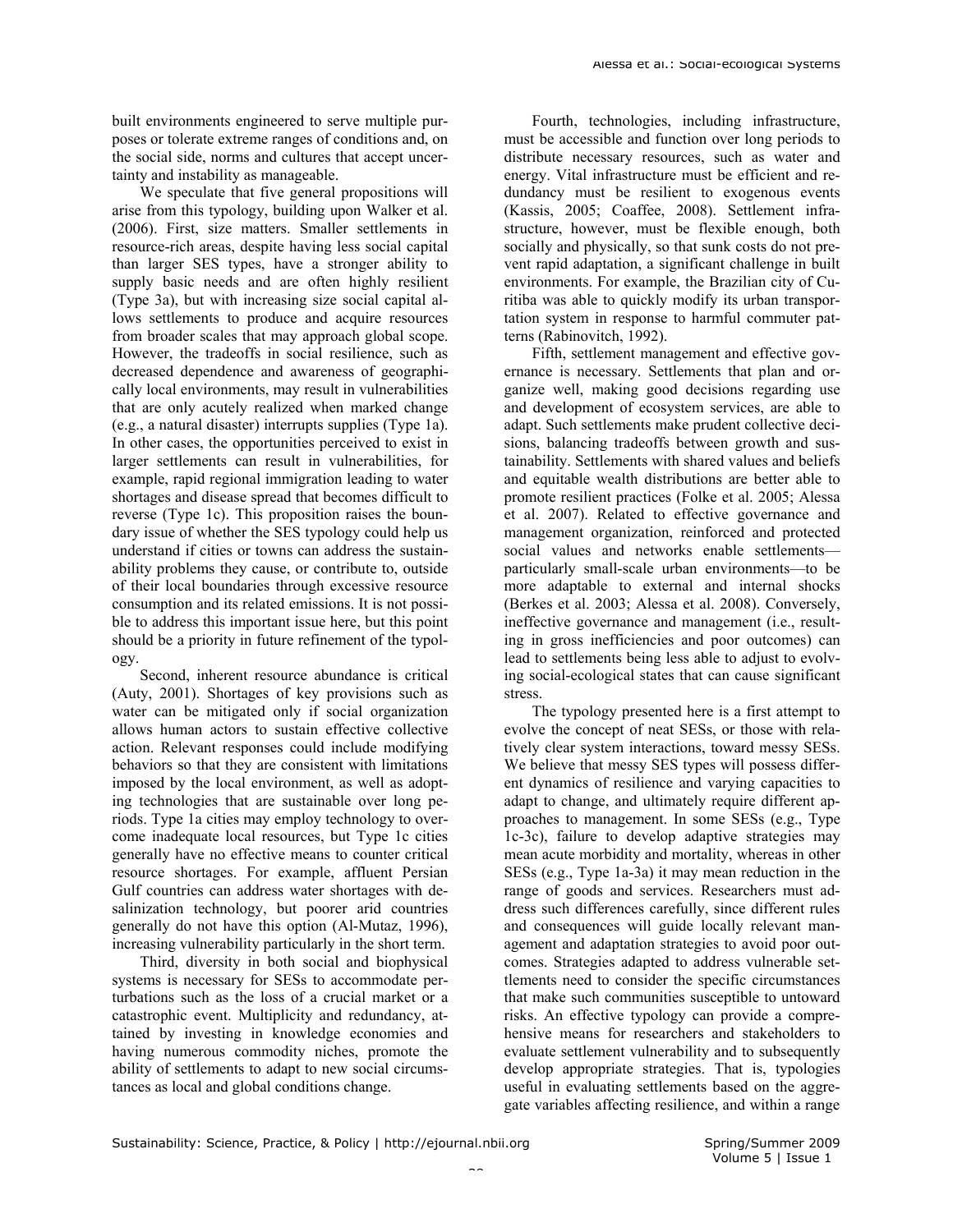that shows both aspects of vulnerability and resilience for various urban environments, may prove better in developing community-management and adaptation strategies than a neat SES. The variables that each indicator describes (Table 1 and 2) have potentially useful diagnostic value for understanding messy SESs. While Type A (resilient) and Type C (vulnerable) SESs represent the obvious diametric ends of the continuum, Type B (mixed or transitional) SESs are likely to be the most challenging as their combinations of indicators could prove particularly complex from a management perspective.

## **Conclusion**

We have proposed that messy SESs need to be better refined to identify the most appropriate adaptive strategies for a given SES type. Nomadic and provisional settlements, such as refugee camps, have not been considered, but we have attempted to create a classificatory system that is applicable to most established habitation systems. Further refinement of this SES typology requires incorporation on a mass scale of the technologies upon which settlements rely. It also suggests a need for the engagement of diverse communities involved in understanding systems in general (e.g., physicists and biologists). The way a cell and a city function are remarkably similar. Both must selectively acquire and distribute resources to maintain specific functions such that the overall system operates continually and optimally. For example, a moderate degree of diversity is important in the functioning of SESs (Elmqvist et al. 2003), a concept comparable to the Law of Requisite Variety that there exists an optimal variety of actions available to a control system: too many and it becomes disorganized, too few and it becomes rigid (Ashby, 1956). Similarly, in cellular systems, the ability of the cytoskeletal array to reorganize quickly in response to stimuli (Alessa & Kropf, 1999) is comparable to the idea of flexibility in SESs (Walker et al. 2002).

In closing, we emphasize once again that our typology for SESs represents a continuum rather than a set of discrete categories. We recognize that larger settlements can display different aspects from the categories proposed. For example, Chicago has elements of resilient locales and also large areas that resemble transitional SESs. A simple tenet governs our species' life on earth: we seek the ability to acquire natural resources for material transformations that meet human needs and desires in sustainable ways. This quest has generated strategies that optimize adaptability and well-being. We believe that without a typology that better describes messy SESs, and ultimately more refined "best practices" for decision support systems and adaptive responses, meeting this goal will be difficult.

# **Acknowledgement**

The authors would like to thank F. Stuart (Terry) Chapin for comments and suggestions on an early version of this article. We are grateful to three anonymous reviewers for their invaluable comments and suggestions. The ideas in this paper arose from work supported by the National Science Foundation under grant numbers 0701898, 0755966, and 0934783.

#### **References**

- Adger, W., Kelley, P., Winkels, A., Huy, L., & Locke, C. 2002. Migration, remittances, livelihood trajectories, and social resilience. *AMBIO* 31(4):358–366.
- Adger, W., Hughes, T., Folke, C., Carpenter, S., & Rockstrom, J. 2005. Social-ecological resilience to coastal disasters. *Science* 309(5737):1036–1039.
- Alessa, L. & Kropf, D. 1999. F-actin marks the rhizoid pole in living *Pelvetia compressa* zygotes. *Development* 126(1):201– 209.
- Alessa, L., Kliskey, A., & Williams, P. 2007. The distancing effect of modernization on the perception of water resources in Arctic communities. *Polar Geography* 30(3–4):175–191.
- Alessa, L., Kliskey, A., Busey, R., Hinzman, L., & White, D. 2008. Freshwater vulnerabilities and resilience on the Seward Peninsula as a consequence of landscape change. *Global Environmental Change* 18(2):256–270.
- Alley, R., Marotzke, J., Nordhaus, W., Overpeck, J., Peteet, D., Pielke, R., Pierrehumbert, R., Rhine, P., Stocker, T., Talley, L., & Wallace, J. 2003. Abrupt climate change. *Science* 299(5615):2005–2010.
- Al-Mutaz, I. 1996. A comparative study of RO and MSF desalination plants. *Desalination* 106(1–3):99–106.
- Anderies, J., Janssen, M., & Ostrom, E. 2004. A framework to analyze the robustness of social-ecological systems from an institutional perspective. *Ecology and Society* 9(1):18.
- Ardekani, S. 1992. Transportation operations following the 1989 Loma Prieta earthquake. *Transportation Quarterly* 46(2): 219–233.
- Armitage, D. 2008. Governance and the commons in a multi-level world. *International Journal of the Commons* 2(1):7–32.
- Armitage, D., F. Berkes, & N. Doubleday (Eds.). 2007. *Adaptive Co-Management: Collaboration, Learning, and Multi-Level Governance.* Vancouver: University of British Columbia Press.
- Ashby, W. 1956. *An Introduction to Cybernetics*. London: Chap $max$   $\&$  Hall
- Auty, R. (Ed.). 2001. *Resource Abundance and Economic Development.* New York: Oxford University Press.
- Batabyal, A. & Yoo, S. 2007. A stochastic analysis of the Holling resilience of an orchard. *Ecological Economics* 64(1):1–4.
- Ben-Rafael, E. 1997. *Crisis and Transformation: The Kibbutz at Century's End.* Albany: State University of New York Press.
- Berkes, F. & C. Folke (Eds.). 1998. *Linking Social and Ecological Systems: Management Practices and Social Mechanisms for Building Resilience*. New York: Cambridge University Press.
- Berkes, F., J. Colding, & C. Folke (Eds.). 2003. *Navigating Social-Ecological Systems: Building Resilience for Complexity and Change.* New York: Cambridge University Press.
- Carlsson, L. & Berkes, F. 2005. Co-management: concepts and methodological implications. *Journal of Environmental Management* 75(1):65–76.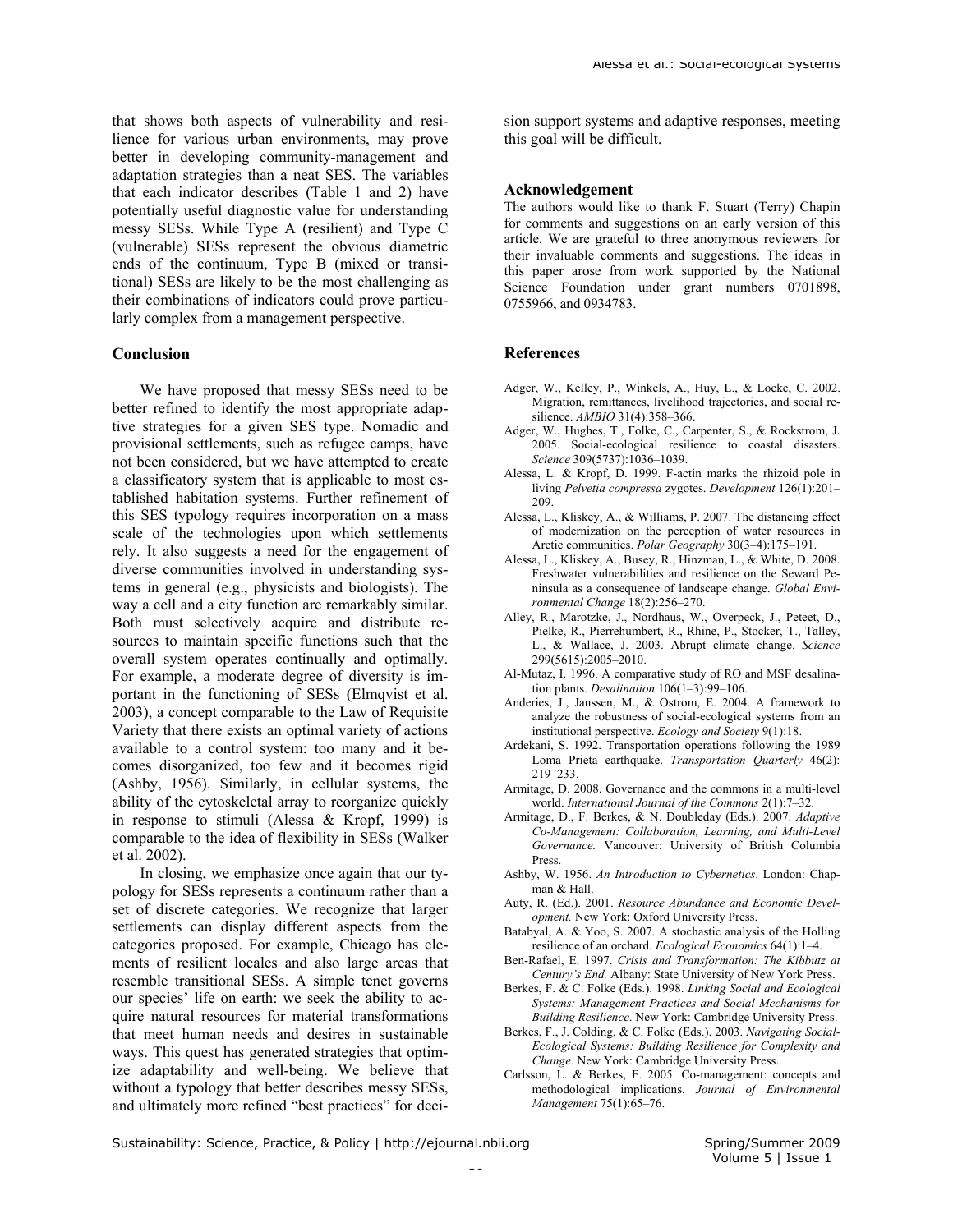- Coaffee, J. 2008. Risk, resilience, and environmentally sustainable cities. *Energy Policy* 36(12):4633–4638.
- Colding, J., Elmqvist, T., & Olsson, P. 2003. Living with disturbance: building resilience in social-ecological systems. In F. Berkes, J. Colding, & C. Folke (Eds.), *Navigating Social-Ecological Systems: Building Resilience for Complexity and Change*. pp. 163–186. New York: Cambridge University Press.
- Day, G. 1998. Working with the grain? Towards sustainable and rural community development. *Journal of Rural Studies* 14(1):89–105.
- Derudder, B., Taylor, P., Witlox, F., & Catalano, G. 2003. Hierarchical tendencies and regional patterns in the world city network: a global urban analysis of 234 cities. *Regional Studies* 37(9):875–886.
- Ellanna, L. & Wheeler, P. 1989. Wetlands and subsistence-based economies in Alaska, USA. *Arctic and Alpine Research* 21(4):329–340.
- Elmqvist, T., Folke, C., Nystrom, M., Peterson, G., Bengtsson, J., Walker, B., & Norberg, J. 2003. Response diversity, ecosystem change, and resilience. *Frontiers in Ecology and the Environment* 1(9):488–494.
- Folke, C., Hahn, T., Olsson, P., & Norberg, J. 2005. Adaptive governance of social-ecological systems. *Annual Review of Environment and Resources* 30(1):441–473.
- Forbes, B., Fresco, N., Shvidenko, A., Danell, K., & Chapin, S. 2004. Geographic variations in anthropogenic drivers that influence the vulnerability and resilience of social-ecological systems. *AMBIO* 33(6):377–382.
- Geels, F. 2005. *Technological Transitions and System Innovations: A Co-Evolutionary and Socio-Technical Analysis*. Northampton, MA: Edward Elgar.
- Godfrey, B. 1990. Boom towns of the Amazon. *The Geographical Review* 80(2):103–117.
- Grant, J. 2005. Mixed use in theory and practice: Canadian experience with implementing a planning principle. In B. Stiftel & V. Watson (Eds.), *Dialogues in Urban and Regional Planning 1*. pp. 15–36. New York: Routledge.
- Gallopin, G. 2006. Linkages between vulnerability, resilience, and adaptive capacity. *Global Environmental Change* 16(3):293– 303.
- Heckathorn, D. 1993. Collective action and group heterogeneity: voluntary provision versus selective incentives. *American Sociological Review* 58(3):329–350.
- Hinderink, J. & Titus, M. 2002. Small towns and regional development: major findings and policy implications from comparative research. *Urban Studies* 39(3):379–391.
- Hochstadt, S. 1998*. Mobility and Modernity: Migration in Germany, 1820-1989*. Ann Arbor: University of Michigan Press.
- Holling, C. 2001. Understanding the complexity of economic, ecological, and social systems. *Ecosystems* 4(5):390–405.
- Kajikawa, Y. 2008. Research core and framework of sustainability science. *Sustainability Science* 3(2):215–239.
- Kassis, W. 2005. Personal Communication. Chairman, Scotts Valley Water Board, CA. June 5.
- Krausmann, F., Fischer-Kowalski, M., Schandel, H., & Eisenmenger, N. 2008. The global sociometabolic transition: past and present metabolic profiles and their future trajectories. *Journal of Industrial Ecology* 12(5–6):637–656.
- Lambin, E., Geist, H., & Lepers, E. 2003. Dynamics of land-use and land-cover change in tropical regions. *Annual Review of Environment and Resources* 28(1):205–241.
- Mbenza, M. 1995. Food production problems in the village of Katanga (Shaba, Zaire). *Geo-Eco-Trop* 19(2):131–139.
- McCullogh, M. 2001. On typologies of situated interaction. *Human-Computer Interaction* 16(3):337–349.
- Morillo, F., Bordons, M., & Gomez, I. 2003. Interdisciplinarity in science: a tentative typology of disciplines and research areas. *Journal of the American Society for Information Science and Technology* 54(13):1237–1249.
- Nicholls, R., Hanson, S., Herweijer, C., Patmore, N., Hallegatte, S., Corfee-Morlot, J., Chateau, J., & Muir-Wood, R. 2008. *Ranking Port Cities with High Exposure and Vulnerability to Climate Extremes: Exposure Estimates*. OECD Environment Working Papers, No. 1. Paris: Organization for Economic Cooperation and Development.
- Nuissl, H., Haase, D., Lanzendorf, M., & Wittmer, H. 2009. Environmental impact assessment of urban land use transitions: a context-sensitive approach. *Land Use Policy* 26(2):414–424.
- Organization for Economic Cooperation and Development (OECD). 2007. OECD Environmental Data Compendium 2006–2008. Paris: OECD.
- Ostrom, E. 2005. *Understanding Institutional Diversity*. Princeton, NJ: Princeton University Press.
- Ostrom, E. 2007. A diagnostic approach for going beyond panaceas. *Proceedings of the National Academy of Sciences* 104(39):15181–15187.
- Pelling, M. 2003. *Natural Disasters and Development in a Globalizing World*. New York: Routledge.
- Plate, E. 2002. Flood risk and flood management. *Journal of Hydrology* 267(1–2):2–11.
- Rabinovitch, J. 1992. Curitiba: towards sustainable urban development. *Environment and Urbanization* 4(2):62–73.
- Resilience Alliance. 2007a. *Assessing and Managing Resilience in Social-Ecological Systems: A Practitioners Workbook*. Volume 1, Version 1.0. http://www.resalliance.org/3871.php.
- Resilience Alliance. 2007b. *Assessing Resilience in Social-Ecological Systems: A Scientists Workbook*. Volume 1, Version 1.0. http://www.resalliance.org/3871.php.
- Roberts, B. 2001. Chronic and transitory poverty in post-apartheid South Africa: evidence from KwaZulu-Natal. *Journal of Poverty* 5(4):1–28.
- Rogerson, R. 1995. Environmental and health-related quality of life: conceptual and methodological similarities. *Social Science and Medicine* 41(10):1373–1382.
- Rowe, G. & Wright, G. 1999. The Delphi technique a forecasting tool: issues and analysis. *International Journal of Forecasting* 15(3):353–375.
- Ryder, R. & Brown, L. 2000. Urban-system evolution on the frontier of the Ecuadorian Amazon. *Geographical Review* 90(4):511–535.
- Smith, A. & Stirling, A. 2008. *Social-Ecological Resilience and Socio-Technical Transitions: Critical Issues for Sustainability Governance*. STEPS Working Paper No. 8. Brighton: STEPS Centre, University of Sussex.
- Smith, A., Stirling, A., & Berkhout, F. 2005. The governance of sustainable socio-technical transitions. *Research Policy* 34(10):1491–1510.
- Tesfaye, T. & Asefa, S. 1999. Who participates in labor-intensive public works in sub-Saharan Africa? Evidence from rural Botswana and Kenya. *World Development* 27(2):431–438.
- United Nations-Habitat. 2007. *State of the World's Cities 2006/7: The Millennium Development Goals and Urban Sustainability*. London: Earthscan.
- Walker, B. & Lawson, R. 2009. Case Studies in Resilience: Fifteen Social-Ecological Systems Across Continents and Societies. http://www.resalliance.org/1613.php. April 28, 2006.
- Walker, B. & Meyers, J. 2004. Thresholds in ecological and socialecological systems: a developing database. *Ecology and Society* 9(2):3.
- Walker, B. & Salt, D. 2006. *Resilience Thinking*. Washington, DC: Island Press.
- Walker, B., Carpenter, S., Anderies, J., Abel, N., Cumming, G., Janssen, M., Lebel, L., Norberg, J., Peterson, G., & Pritchard, R. 2002. Resilience management in social-ecological systems: a working hypothesis for a participatory approach. *Ecology and Society* 6(1):14.
- Walker, B., Gunderson, L., Kinzig, A., Folke, C., Carpenter, S., & Schultz, L. 2006. A handful of heuristics and some proposi-